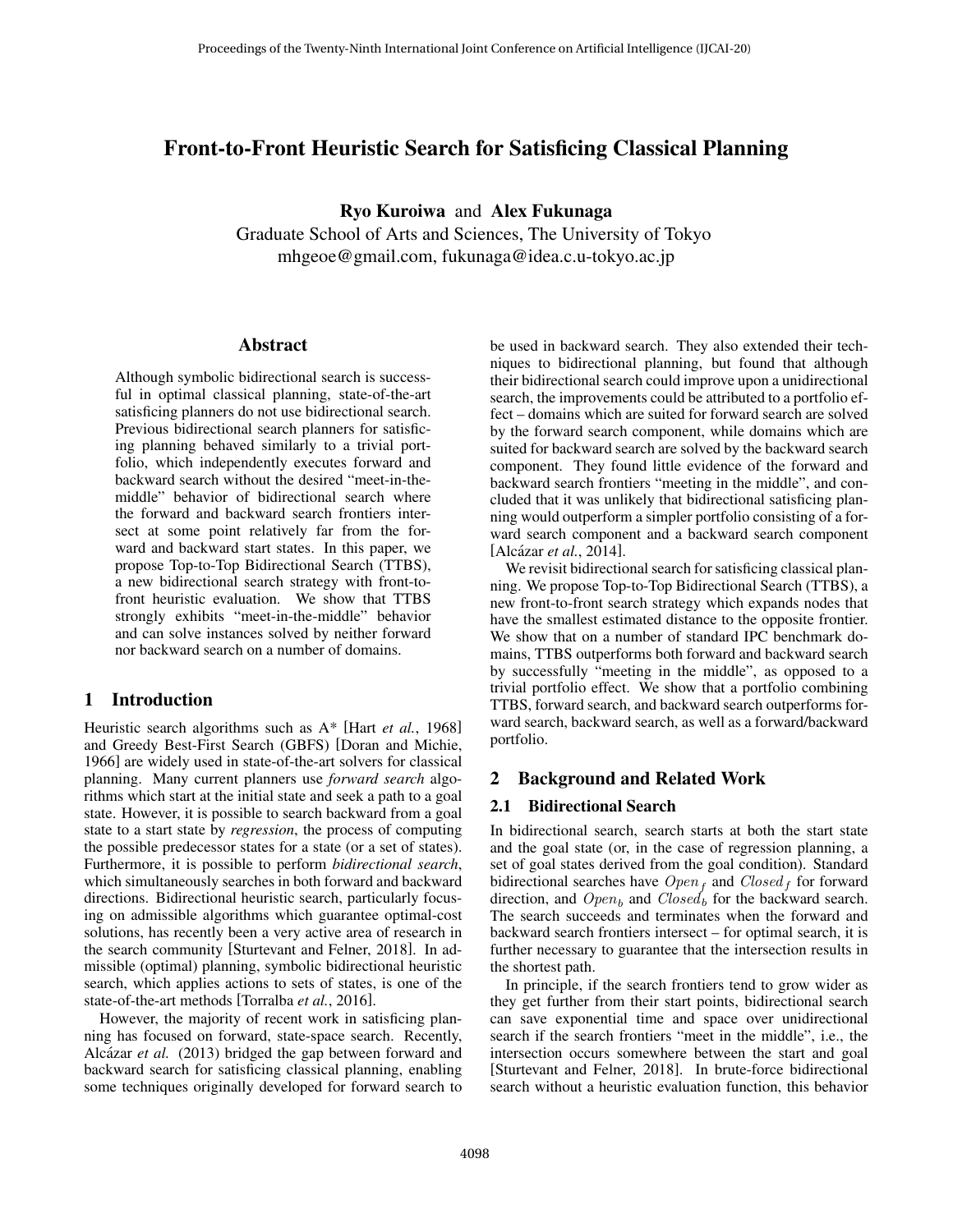is relatively easy to achieve because both forward and backward search never expand states deeper than the solution midpoint [\[Barker and Korf, 2015\]](#page-7-6). On the other hand, for heuristic search, the forward and backward frontiers often pass by each other without intersecting, and the bidirectional search merely behaves like a portfolio consisting of independent forward and backward search components, terminating when either the forward search reaches a goal or the backward search reaches the start state. The recent development of MM, an algorithm which guarantees meet-in-the-middle behavior and obtains state-of-the-art performance on a number of domains, has sparked a significant amount of activity on admissible, bidirectional search algorithms [Holte *et al.*[, 2017\]](#page-7-7).

The most widely studied class of bidirectional search algorithms, including MM, uses a *front-to-end* strategy with two heuristic functions, where nodes in  $Open_f$  are evaluated according to  $h_{goal}$ , which estimates their distance to a goal, while nodes in  $Open_b$  are evaluated according to  $h_{start}$ , which estimates their distance to the start state.

In contrast, *front-to-front* algorithms evaluate states according to how close they are to the opposite search frontier. For example, in principle, by computing the heuristic  $h(u, v)$ between all pairs of states  $u$  and  $v$  in the frontiers, it would be possible to expand nodes in order of how close they seem to the opposite search frontier, which possibly leads to meetin-the-middle behavior.

#### 2.2 Backward Search for Classical Planning

In a classical planning task, the initial state, the set of actions, and the goal condition are given. The solution of a classical planning task is a sequence of actions which makes the initial state transitions to a state satisfying the goal condition. The standard SAS+ formalization [Bäckström and [Nebel, 1995\]](#page-7-8) of a classical planning task represents states using multi-valued variables. Each action  $\alpha$  in the planning task has a precondition  $pre(a)$  and effects  $eff(a)$ , as partial value assignments to the state variables. The goal condition is also given as a partial value assignment. An action  $\alpha$  is applicable in a state s iff pre $(a) \subseteq s$ , and if a is applied to the state, s transitions to a state  $s'$  which is the same as  $s$  except for that  $\text{eff}(a) \subseteq s'$ . Considering each state as a node and each state transition by applying an action as an edge, forward search can solve a classical planning task.

For some search problems such as the 15-puzzle, implementing backward search is as straightforward as forward search, because a goal state is explicitly given and state transitions are trivially invertible. However, for planning tasks where a goal condition is given instead of an explicit goal state, backward search is more complex than forward search. First, multiple goal states can satisfy the goal condition. Second, given an action  $a$  and a state  $s$ , there can be multiple predecessors of  $s$  for which applying  $a$  results in  $s$ . Thus, in contrast to forward search which focuses on individual states, backward search (and therefore bidirectional as well) may need to perform search among sets of states in the backward direction.

Regression planning for satisficing planning has a long history going back to the original work on theorem-proving based approaches by Green [\(1969\)](#page-7-9), as well as the seminal work on HSPr by Bonet and Geffner [\(2001\)](#page-7-10). In regression planning, starting from the goal condition, backward search generates sets of possible predecessor states until a set including the initial state is found. Recent work on heuristic search approaches has focused primarily on forward search. Alcázar *[et al.](#page-7-4)* [\(2013\)](#page-7-4) bridged the gap between forward and backward approaches by proposing several techniques for handling sets of states in regression search similarly to explicit forward search spaces. For regression, they introduced an additional, *undefined* value for each variable, allowing regression planning to treat sets of states as search nodes, e.g., the goal node is represented as a value assignment where values are *undefined* if they are not specified in the goal condition. An action  $a$  is applicable in a state (or a set of states represented by a value assignment including *undefined* values) S in regression, if eff(a)  $\subseteq$  S and pre(a)  $\subseteq$  S for variables not specified in  $\text{eff}(a)$ . When a is applied to S, the variables are changed so that they satisfy  $pre(a)$ . These techniques were implemented in FDr [Alcázar et al., 2013], a regression planner built on top of the forward search-based Fast Downward planning system (FD) [\[Helmert, 2006\]](#page-7-11), and it was shown that FDr can directly use several heuristic functions used in FD, obtaining competitive performance on some domains.

#### 2.3 biFD: A Bidirectional Classical Planner

Alcázar et al. [\(2014\)](#page-7-5) developed biFD, a bidirectional search for satisficing classical planning and evaluated several bidirectional search strategies and methods for detecting forwardbackward frontier intersection. biFD interleaves front-to-end forward search and regression, allocating search effort in the direction which has used less time so far. A variation of biFD using a Binary Decision Diagram (BDD) [\[Bryant, 1986\]](#page-7-12) for frontier detection was investigated. They also investigated front-to-front variants which maintain Backward Generated Goals (BGGs), a set of states in the opposite frontier (one variant used all the expanded states as BGGs, another used 1000-2000 states among the expanded states). In the BGGbased front-to-front search, the  $h$ -value of a state  $s$  is the estimated cost from s to the state with the lowest  $h_{\text{max}}$  [\[Bonet](#page-7-10) [and Geffner, 2001\]](#page-7-10) among BGGs. To detect the intersection of frontiers, biFD with BGGs compares a state vs. all states in the opposite BGGs. This intersection detection incur significant overhead. In addition, the state with the lowest  $h_{\text{max}}$ among BGGs is not necessarily a good target (it may not be close to the opposite frontier), and may not be sufficient to induce "meet-in-the-middle" behavior.

Although biFD achieved better overall coverage than regression planning, they observed that the intersection of frontiers almost always occurred very close to the opposite goal, i.e., meet-in-the-middle behavior was not observed, and the improvement of biFD over FDr was ascribed to a trivial portfolio effect.

#### 2.4 Single-Frontier Bidirectional Search

Single-Frontier Bidirectional Search (SFBS) is a front-tofront heuristic search method proposed by [Felner](#page-7-13) *et al.* [\(2010\)](#page-7-13). Instead of separate Open and Closed for forward and backward search, SFBS uses a single queue ordered according to  $h(u, v)$ , shifting focus between forward and backward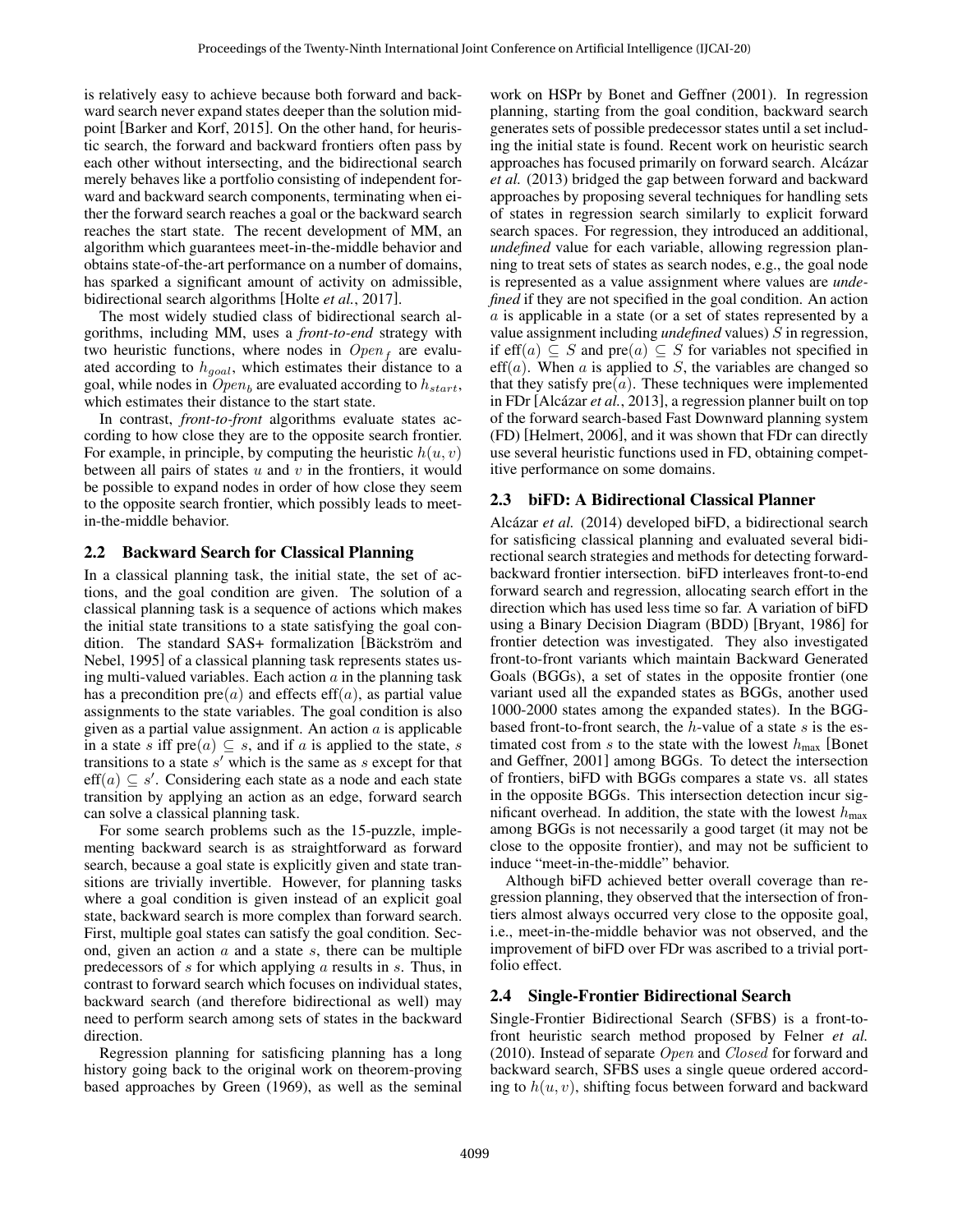expansions according to a jump policy.

While the idea of using a single *Open* prioritized according to  $h(u, v)$  is elegant, it poses a problem. In standard unidirectional search, as well as other bidirectional searches such as MM, for a state s, its heuristic value  $h(s)$  only needs to be evaluated at most once (in algorithms where s can be regenerated,  $h(s)$  can be cached and reused). In contrast, in SFBS, a search *node* corresponds to a pair of states  $(x, y)$ , and there are multiple search nodes which contain states  $x$  and  $y$ . Thus, SFBS requires the evaluation of  $h(s, w)$  for multiple w (in the worst-case, all nodes in the opposite frontier), which can be a major overhead especially when  $h$  is expensive to compute. Similarly, SFBS also can expand multiple search nodes  $(s, w)$  for many states w.

### 2.5 D-Node Retargeting

D-node retargeting (DNR) is a front-to-front heuristic search method proposed by [Politowski and Pohl](#page-7-14) [\(1984\)](#page-7-14). DNR alternately performs forward and backward search using  $Open<sub>f</sub>$ and  $Open_b$ . After expanding n states in one direction, DNR reverses direction. In DNR, the  $h$ -value of a state  $s$  is the estimated distance between  $s$  and a  $d$ -node  $d$ , a state in  $Open_b$ . In forward search, d is a state s with the highest  $g_b(s)$  in  $Open_b$ , where  $g_b(s)$  is the cost of the found path from s to the goal state, and in backward search,  $d$  is a state  $s$  with the highest  $g_f(s)$  in  $Open_f$ , where  $g_f(s)$  is the cost of the found path from the initial state to s. DNR reevaluates all states in  $Open_f$  and  $Open_b$  whenever the d-node changes, which can incur a major overhead.

## <span id="page-2-0"></span>3 Top-to-Top Bidirectional Search

We propose Top-to-Top Bidirectional Search (TTBS), a simple front-to-front bidirectional search strategy. TTBS can be considered as a variant of DNR but in order to avoid the large overhead of evaluating states multiple times which SFBS and DNR incurs (see above), TTBS uses the following scheme to approximate this behavior.

Intuitively, in front-to-front heuristic search, if the heuristic function successfully guides the search toward the opposite frontier, the top of  $Open_f$  should be close to the top of  $Open_b$ . When evaluating a state s, TTBS computes heuristic estimate of the distance between  $s$  and  $d$ , where  $d$  is the top (lowest  $h$ -value) state in the opposite  $Open$ , at the time when s is being evaluated. In other words, TTBS uses the top of opposite  $Open$  at that time as a d-node for s.

While DNR reevaluates all states in Open when the dnode is changed, TTBS adopts a more moderate reevaluation mechanism. At the start of a state expansion phase, TTBS first removes s, the highest priority state from the open list. Let  $D(s)$  be the state which was the d-node when s was evaluated. TTBS checks if the current d-node  $d$  is "similar" to  $D(s)$ . If d is similar to  $D(s)$ , TTBS expands s. Otherwise, TTBS reevaluates s against  $d$  (i.e.,  $h(s, d)$ ), inserts s to Open, and repeats the process. In our current implementation,  $d$  is defined as similar to  $D(s)$  if d is  $D(s)$  or a successor of  $D(s)$ . To try to prevent unnecessarily frequent reevaluations, TTBS prioritizes the reevaluated state over the other states with the same h-value, i.e., the TTBS Open is prioritized first according to  $h$ , then ties broken according to whether it was reevaluated (higher priority) or not (lower priority), and then further ties are broken according to standard tie-breaking strategies (e.g., FIFO/LIFO). Thus, if the  $h$ -value of the top priority state s remains the lowest in  $Open$  after the reevaluation, s is immediately expanded. During the reevaluation process, TTBS does not need to reevaluate the same state against  $d$ more than once since  $d$  is fixed. However, in the worst case, TTBS reevaluates all the states in the open list.

In summary, TTBS differs from DNR in that (1) TTBS uses the top of the opposite  $Open$  as the d-node while DNR uses the state with highest  $g$ -value, and  $(2)$  while DNR reevaluates all states in Open whenever the d-node is changed, TTBS uses a more limited reevaluation strategy.

The procedure TTBS in Algorithm [1](#page-3-0) shows the pseudocode of TTBS for classical planning. TTBS alternates between forward and backward search. For backward search, TTBS uses regression as biFD does in [Alcázar *et al.*, 2014].  $s_0$  is the initial state and  $S_q$  is the set of goal states. While  $s_0$ , s, and  $s'$  are states represented as value assignments to state variables,  $S_g$ , S, and S' are sets of states where some variables are possibly assigned 'undefined' values.  $Open_f$  and  $Open_b$ are priority queues for the forward and backward search, respectively, where  $push(Open, s, h)$  inserts a state s to Open with the priority value h,  $top(Open)$  returns a state in  $Open$ with the lowest priority value according to the tie-breaking strategy, and  $pop(Open)$  returns  $top(Open)$  and removes it from Open.  $gen_f$  and  $gen_b$  are hash sets containing states and sets of states represented as value assignments to state variables. The forward search steps correspond to standard best-first forward search, except for the use of the top-to-top heuristic  $h(s, d)$  and the reevaluation mechanism.

To detect forward/backward frontier intersection, TTBS checks if a generated state was already generated in the opposite direction. In addition, TTBS compares an expanded state s with the opposite top state in line [16](#page-2-0) and line [30.](#page-2-0) The intersection detections in line [18](#page-2-0) and line [32](#page-2-0) are implemented as looking up of hash sets. Thus, even if an entry  $S$  in  $gen_b$  subsumes a forward generated state s, it is possible that  $s \notin gen_b$ when S has undefined values, i.e., TTBS may overlook intersections. Previous approaches which used BGGs for forward/backward frontier intersection and incurred significant overheads for intersection/subsumption checking [Alcázar *et al.*[, 2014\]](#page-7-5), so TTBS trades off the possibility of missed intersections for fast intersection checks.

In this paper, we assume that  $t$  is unreachable from  $s$  if  $h(s, t) = \infty$ . Even when the front-to-front h-value of s is infinity, TTBS inserts  $s$  into  $Open$  in line [3](#page-2-0) if the front-toend  $h$ -value is not infinity. TTBS always checks if  $s$  is a goal state when expanding s in line [13](#page-2-0) and [16,](#page-2-0) and if S includes the initial state when expanding  $S$  in line [27](#page-2-0) and [30.](#page-2-0) Therefore, a path from the initial state  $s_0$  to a goal will eventually be found, if one exists, and TTBS is complete. On the other hand, if  $Open<sub>f</sub>$  or  $Open<sub>b</sub>$  becomes empty, there is no possible path from the initial state to a goal. In such a case, TTBS concludes that there is no solution (line [22](#page-2-0) and [36.](#page-2-0)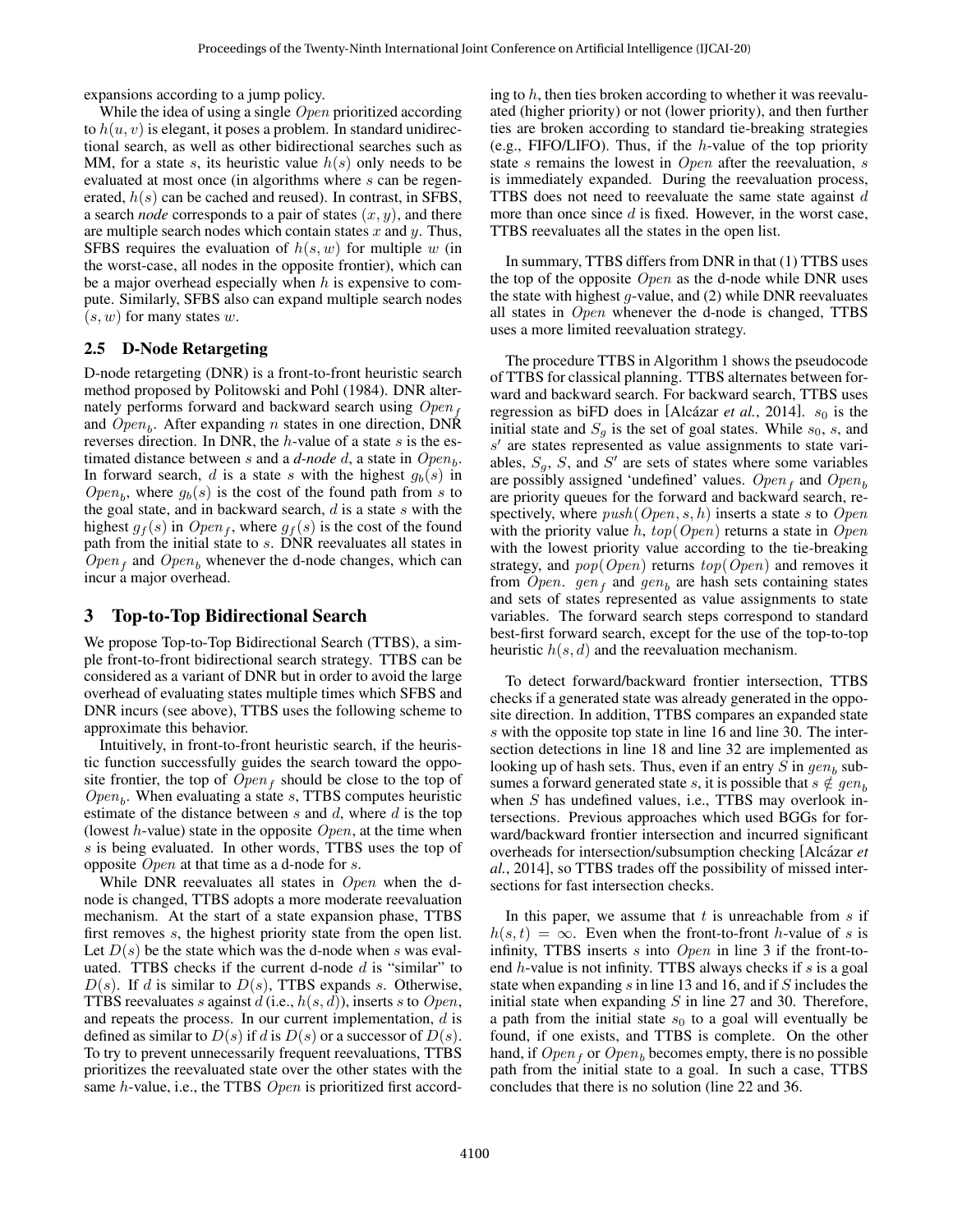<span id="page-3-0"></span>Algorithm 1 Top-to-Top Bidirectional Search (TTBS)

|     | $\cdots$ $\cdots$ $\cdots$ $\cdots$<br>$\cdots$                                    |
|-----|------------------------------------------------------------------------------------|
|     | 1: <b>procedure</b> PUSH( $Open, s, d, h, h_e$ )                                   |
| 2:  | if $h = \infty$ then $h \leftarrow h_e$                                            |
| 3:  | if $h \neq \infty$ then $D(s) \leftarrow d$ ; push(Open, s, h)                     |
| 4:  | procedure TTBS                                                                     |
| 5:  | $D(s_0) \leftarrow S_q$ ; $D(S_q) \leftarrow s_0$                                  |
| 6:  | $push(Open_{f}, s_{0}, h(s_{0}, S_{g}))$ ; gen <sub>f</sub> $\leftarrow \{s_{0}\}$ |
| 7:  | $push(Open_b, S_g, h(s_0, S_g))$ ; $gen_b \leftarrow \{S_g\}$                      |
| 8:  | loop                                                                               |
| 9:  | $d \leftarrow top(Open_h)$                                                         |
| 10: | for $i = 1, , n$ do                                                                |
| 11: | $s \leftarrow pop(Openf)$                                                          |
| 12: | while $D(s)$ is not similar to d do                                                |
| 13: | <b>if</b> $S_q \subseteq s \vee d \subseteq s$ <b>then return</b> a solution       |
| 14: | $PUSH(Open_f, s, d, h(s, d), h(s, S_g))$                                           |
| 15: | $s \leftarrow pop(Open_f)$                                                         |
| 16: | <b>if</b> $S_g \subseteq s \lor d \subseteq s$ <b>then return</b> a solution       |
| 17: | for $s' \in$ successors of s do                                                    |
| 18: | if $s' \in gen_b$ then return a solution                                           |
| 19: | <b>if</b> $s' \in gen$ then continue                                               |
| 20: | $gen_f \leftarrow gen_f \cup \{s'\}$                                               |
| 21: | PUSH( $Open_f, s', d, h(s', d), h(s', S_g)$ )                                      |
| 22: | <b>if</b> $Open_f = \emptyset$ <b>then return</b> no solution                      |
| 23: | $d \leftarrow top(Open_f)$                                                         |
| 24: | for $i = 1, , n$ do                                                                |
| 25: | $S \leftarrow pop(open_b);$                                                        |
| 26: | while $D(S)$ is not similar to d do                                                |
| 27: | if $S \subseteq s_0 \vee S \subseteq d$ then return a solution                     |
| 28: | PUSH( $Open_b, S, d, h(d, S), h(s_0, S)$ )                                         |
| 29: | $S \leftarrow pop(open_b)$                                                         |
| 30: | <b>if</b> $S \subseteq s_0 \vee S \subseteq d$ <b>then return</b> a solution       |
| 31: | for $S' \in$ predecessors of S do                                                  |
| 32: | <b>if</b> $S' \in gen$ <b>then return</b> a solution                               |
| 33: | if $S' \in \text{gen}_b$ then contine                                              |
| 34: | $gen_b \leftarrow gen_b \cup \{S'\}$                                               |
| 35: | PUSH( $Open_b$ , S', d, $h(d, S')$ , $h(s_0, S')$ )                                |
| 36: | <b>if</b> $Open_b = \emptyset$ <b>then return</b> no solution                      |
|     |                                                                                    |

### 4 Experimental Evaluation

We experimentally evaluated the following search algorithms, all of which were implemented by modifying the Fast Downward planning system. (1) FD: forward GBFS, (2) FDr: backward GBFS using regression, (3) biFD: interleaves FD and FDr, (4) BDD: biFD + BDD. BDDs are used for duplicate detection of backward search and intersection detection, (5) BGG: biFD + BGGs. We used all states generated by backward search as BGGs. States generated by forward search are evaluated against the state s with the lowest  $h_{\text{max}}(s_0, s)$ . If multiple states have the lowest  $h_{\text{max}}$  value, we use the state that was generated first. (6) DNR(PP84): the original version of D-node retargeting [\[Politowski and Pohl, 1984\]](#page-7-14) ( $n = 75$ ), (7) SFBS: SFBS using front-to-front  $h$ -values as priority values where the jump policy is direction alternation: choose the opposite direction to the direction chosen at the parent node, (8) **TTBS** : TTBS with  $n = 1$  where d is assumed to be similar to  $D(s)$  if d is  $D(s)$  or  $D(s)$  is the parent of d in the reevaluation mechanism. Differently from Alcázar et al. [\(2014\)](#page-7-5), we used eager GBFS instead of lazy GBFS and did not use preferred operators.

All methods used the unit-cost version of  $h_{ff}$  [\[Hoffmann](#page-7-15) [and Nebel, 2001\]](#page-7-15), which is straightforwardly applicable in regression and bidirectional search [Alcázar et al., 2013; Alcázar *et al.*, 2014], using eager evaluation, and the FIFO tie-breaking strategy. All code will be made available on a public repository.

We used 1229 solvable instances in 47 planning domains from classical satisficing tracks in International Planning Competition (IPC) 98-2018, whose SAS+ representations do not contain axioms and conditional effects. In the case of domains with overlaps in multiple years, we used the newest set. All runs were given a 5 min. time limit and a 4GB memory limit on Intel(R) Xeon(R) CPU E5-2670 v3 @ 2.30GHz processors.

Table [1](#page-4-0) shows the results per domain. In addition to coverage (cov, the number of problems solved), for the bidirectional searches, we also show the number of instances solved by the bidirectional algorithm on which both FD and FDr failed (i.e., cases where bidirectional search succeeded but both forward and backward unidirectional searches failed). Furthermore, for the bidirectional searches, we show the meet metric, which indicates to which extent the search frontiers are meeting in the middle, and is defined as the average (over instances in the domain) of min(#forward/#plan, 1 - #forward/#plan) where #plan is the length of the resulting plan and #forward is the number of states generated by forward search in the plan.

Table [2](#page-5-0) summarizes the number of domains where one method solved more instances than another.

Our results of FDr and biFD seem different from that in Alcázar *et al.* [\(2014\)](#page-7-5). This is possibly because we used newer versions in some domains and eager GBFS without preferred operators instead of lazy GBFS with preferred operators.

While biFD performed comparably to forward search (FD), the meet metric shows that biFD almost never "meets in the middle" (almost all domains have a meet score close to 0, and no domains with  $meet \geq 0.2$ ), and behaves essentially like a portfolio consisting of independently executing forward (FD) and backward (FDr) search components. Furthermore, the variants of biFD using BGGs and BDD also exhibit weak "meet in the middle" behavior. This confirms the previous observations in that these algorithms "commit strongly to subtrees in the search state and often do not collide with the opposite frontier until they are close to the goal" (Alcázar et al. [2014,](#page-7-5) p.353, col.1, par.2). biFD did not solve any instances which were not solved by either FD or FDr. BDD solved 1 such instance, and BGG solved 3 such instances. Thus, none of these biFD variants exhibit performance complementary to both FD and FDr.

TTBS exhibited meet-in-the-middle behavior (meet > 0.2) on a majority (26/47) of the tested IPC domains and strong meet-in-the-middle behavior (*meet*  $> 0.4$ ) on 18 domains. While TTBS was not competitive with FD with re-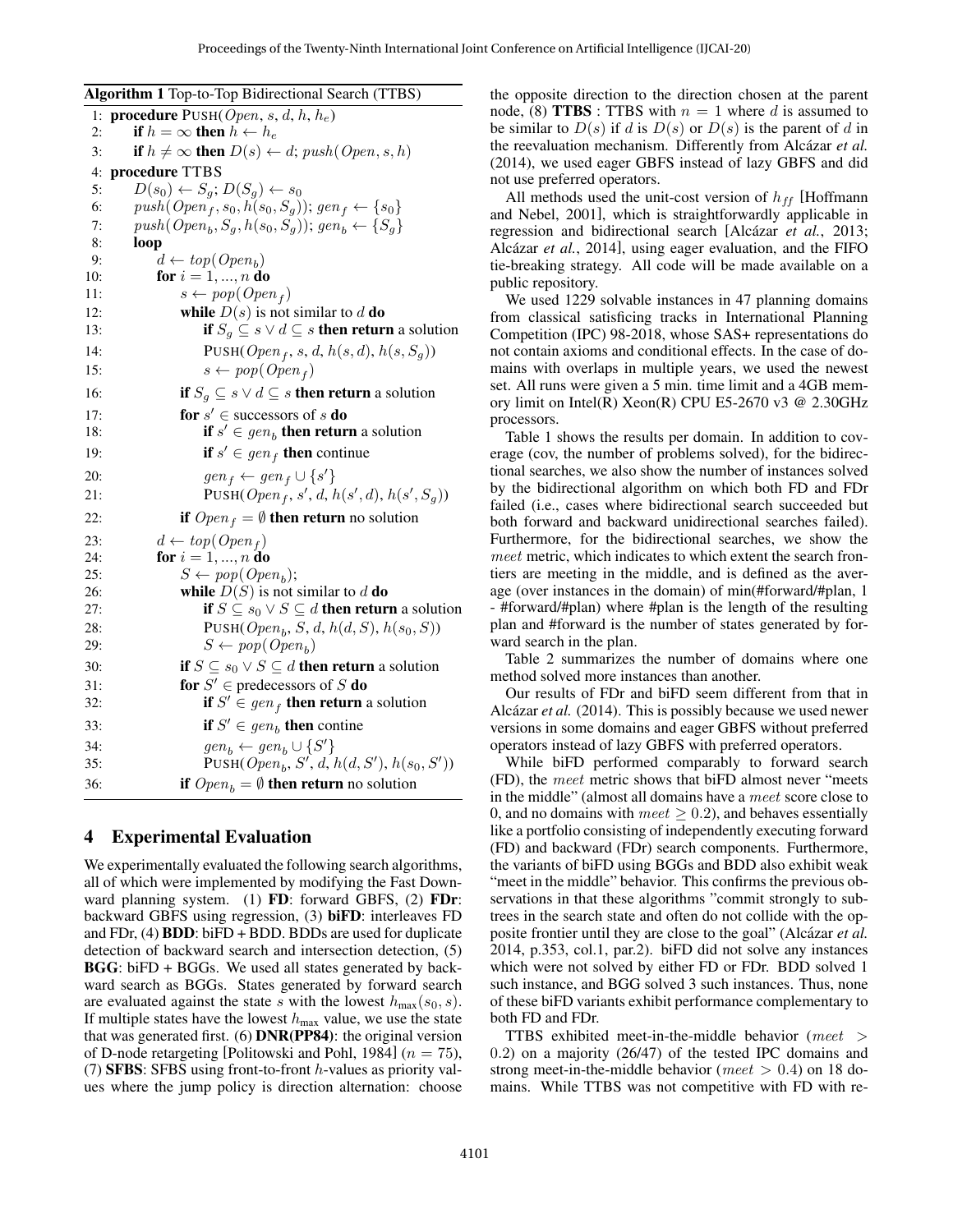| Proceedings of the Twenty-Ninth International Joint Conference on Artificial Intelligence (IJCAI-20) |  |  |  |  |
|------------------------------------------------------------------------------------------------------|--|--|--|--|
|------------------------------------------------------------------------------------------------------|--|--|--|--|

<span id="page-4-0"></span>

|                     | <b>FD</b>      | FDr              |                         | biFD             |                      |                  | <b>BDD</b>                       |      |                  | <b>BGG</b>     |          |                  | <b>SFBS</b>      |        |                  | DNR(PP84)        |        |                  | <b>TTBS</b>      |        |
|---------------------|----------------|------------------|-------------------------|------------------|----------------------|------------------|----------------------------------|------|------------------|----------------|----------|------------------|------------------|--------|------------------|------------------|--------|------------------|------------------|--------|
|                     | cov            | cov              | cov                     | $+$              | meet                 | cov              | $\begin{array}{c} + \end{array}$ | meet | cov              | $+$            | meet     | cov              | $\ddot{}$        | meet   | cov              | $+$              | meet   | cov              | $+$              | meet   |
| agricola18 (20)     | 9              | $\mathbf{0}$     | $\mathbf{0}$            | $\overline{0}$   | $\ddot{\phantom{1}}$ | $\boldsymbol{0}$ | $\mathbf{0}$                     | ÷,   | $\boldsymbol{0}$ | $\mathbf{0}$   | $\omega$ | $\boldsymbol{0}$ | $\boldsymbol{0}$ | $\sim$ | $\boldsymbol{0}$ | $\boldsymbol{0}$ | $\sim$ | $\boldsymbol{0}$ | $\mathbf{0}$     | $\sim$ |
| airport $(50)$      | 33             | 29               | 37                      | $\overline{0}$   | 0.00                 | 26               | $\mathbf{0}$                     | 0.22 | 27               | $\mathbf{0}$   | 0.02     | 17               | $\mathbf{0}$     | 0.49   | 33               | $\mathbf{2}$     | 0.03   | 30               | 1                | 0.21   |
| blocks $(35)$       | 35             | 35               | 35                      | $\boldsymbol{0}$ | 0.19                 | 35               | $\overline{0}$                   | 0.19 | 35               | $\mathbf{0}$   | 0.28     | 35               | $\boldsymbol{0}$ | 0.49   | 35               | $\boldsymbol{0}$ | 0.33   | 35               | $\mathbf{0}$     | 0.45   |
| data18 $(20)$       | 4              | $\mathbf{0}$     | $\overline{\mathbf{4}}$ | $\mathbf{0}$     | 0.00                 | 3                | $\mathbf{0}$                     | 0.05 | 1                | $\mathbf{0}$   | 0.00     | $\theta$         | $\mathbf{0}$     |        | -1               | $\mathbf{0}$     | 0.24   | $\mathbf{0}$     | $\mathbf{0}$     |        |
| depot(22)           | 15             | $\overline{7}$   | 13                      | $\overline{0}$   | 0.03                 | 12               | $\overline{0}$                   | 0.05 | 9                | $\overline{0}$ | 0.05     | 9                | $\mathbf{0}$     | 0.41   | 11               | $\overline{0}$   | 0.09   | 9                | $\overline{0}$   | 0.43   |
| driverlog $(20)$    | 17             | 18               | 19                      | $\mathbf{0}$     | 0.00                 | 18               | $\mathbf{0}$                     | 0.03 | 17               | $\mathbf{0}$   | 0.00     | 17               | $\mathbf{0}$     | 0.46   | 17               | $\mathbf{0}$     | 0.08   | 20               | $\mathbf{1}$     | 0.47   |
| elevators $11(20)$  | 17             | 18               | 17                      | $\Omega$         | 0.00                 | 15               | $\overline{0}$                   | 0.00 | 12               | $\mathbf{0}$   | 0.03     | 9                | $\Omega$         | 0.45   | 1                | $\theta$         | 0.40   | 14               | $\mathbf{1}$     | 0.49   |
| floortile $14(20)$  | $\overline{2}$ | 20               | 20                      | $\mathbf{0}$     | 0.02                 | 20               | $\boldsymbol{0}$                 | 0.02 | 19               | $\mathbf{0}$   | 0.03     | $\mathbf{1}$     | $\mathbf{0}$     | 0.40   | 10               | $\boldsymbol{0}$ | 0.30   | 20               | $\mathbf{0}$     | 0.02   |
| freecell (80)       | 78             | 6                | 73                      | $\Omega$         | 0.00                 | 65               | $\overline{0}$                   | 0.00 | 15               | $\overline{0}$ | 0.01     | $\mathbf{1}$     | $\mathbf{0}$     | 0.36   | 63               | $\mathbf{0}$     | 0.00   | 41               | $\mathbf{0}$     | 0.00   |
| gcd14(20)           | 20             | $\boldsymbol{0}$ | 16                      | $\mathbf{0}$     | 0.00                 | 15               | $\boldsymbol{0}$                 | 0.00 | 12               | $\mathbf{0}$   | 0.00     | $\mathbf{0}$     | $\boldsymbol{0}$ |        | $\mathbf{2}$     | $\mathbf{0}$     | 0.15   | $\boldsymbol{0}$ | $\mathbf{0}$     | ÷,     |
| grid(5)             | $\overline{4}$ | $\overline{4}$   | $\overline{4}$          | $\mathbf{0}$     | 0.00                 | $\overline{4}$   | $\mathbf{0}$                     | 0.17 | $\overline{4}$   | $\mathbf{0}$   | 0.00     | 5                | 1                | 0.39   | $\overline{4}$   | $\mathbf{0}$     | 0.09   | 5                | $\mathbf{1}$     | 0.41   |
| gripper $(20)$      | 20             | 20               | 20                      | $\mathbf{0}$     | 0.03                 | 20               | $\mathbf{0}$                     | 0.03 | 20               | $\mathbf{0}$   | 0.03     | 20               | $\mathbf{0}$     | 0.48   | 20               | $\mathbf{0}$     | 0.13   | 20               | $\mathbf{0}$     | 0.49   |
| hiking $14(20)$     | 20             | 6                | 17                      | $\mathbf{0}$     | 0.02                 | 16               | $\mathbf{0}$                     | 0.04 | 13               | $\mathbf{0}$   | 0.03     | 7                | $\mathbf{0}$     | 0.29   | 18               | $\mathbf{0}$     | 0.10   | 19               | $\mathbf{0}$     | 0.40   |
| logistics $00(28)$  | 28             | 28               | 28                      | $\Omega$         | 0.04                 | 28               | $\mathbf{0}$                     | 0.05 | 28               | $\mathbf{0}$   | 0.11     | 28               | $\mathbf{0}$     | 0.48   | 28               | $\mathbf{0}$     | 0.07   | 28               | $\Omega$         | 0.49   |
| mainte $14(20)$     | 11             | $\overline{7}$   | 11                      | $\mathbf{0}$     | 0.00                 | 9                | $\overline{0}$                   | 0.00 | 5                | $\mathbf{0}$   | 0.00     | $\overline{2}$   | $\mathbf{0}$     | 0.50   | 6                | $\mathbf{0}$     | 0.01   | $\overline{c}$   | $\Omega$         | 0.49   |
| movie $(30)$        | 30             | 30               | 30                      | $\mathbf{0}$     | 0.00                 | 30               | $\mathbf{0}$                     | 0.00 | 30               | $\mathbf{0}$   | 0.00     | 30               | $\mathbf{0}$     | 0.43   | 30               | $\mathbf{0}$     | 0.00   | 30               | $\mathbf{0}$     | 0.43   |
| mprime $(35)$       | 30             | 11               | 29                      | $\mathbf{0}$     | 0.00                 | 29               | $\mathbf{0}$                     | 0.12 | 21               | 1              | 0.00     | 17               | $\mathbf{0}$     | 0.45   | 30               | $\mathbf{1}$     | 0.02   | 24               | $\mathbf{0}$     | 0.30   |
| $m \times (19)$     | 17             | 11               | 17                      | $\mathbf{0}$     | 0.00                 | 17               | $\mathbf{0}$                     | 0.11 | 13               | $\mathbf{0}$   | 0.00     | 12               | $\mathbf{0}$     | 0.43   | 17               | $\mathbf{0}$     | 0.00   | 18               | 1                | 0.28   |
| nomystery $11(20)$  | 9              | $\overline{4}$   | 9                       | $\Omega$         | 0.02                 | 9                | $\theta$                         | 0.02 | $\overline{4}$   | $\mathbf{0}$   | 0.01     | $\overline{2}$   | $\Omega$         | 0.47   | 6                | $\Omega$         | 0.07   | 6                | $\Omega$         | 0.11   |
| $org-split18(20)$   | 10             | $\mathbf{0}$     | 5                       | $\mathbf{0}$     | 0.00                 | $\overline{4}$   | $\mathbf{0}$                     | 0.00 | $\mathbf{1}$     | $\mathbf{0}$   | 0.00     | $\mathbf{0}$     | $\mathbf{0}$     |        | 5                | $\mathbf{0}$     | 0.00   | $\overline{c}$   | $\mathbf{0}$     | 0.00   |
| org18(20)           | $\overline{2}$ | $\overline{2}$   | $\overline{2}$          | $\Omega$         | 0.00                 | $\overline{2}$   | $\mathbf{0}$                     | 0.00 | $\boldsymbol{2}$ | $\mathbf{0}$   | 0.00     | 1                | $\mathbf{0}$     | 0.50   | $\overline{2}$   | $\mathbf{0}$     | 0.00   | 1                | $\Omega$         | 0.50   |
| parcprinter11 (20)  | 20             | $\mathbf{0}$     | 20                      | $\mathbf{0}$     | 0.00                 | 20               | $\overline{0}$                   | 0.02 | 9                | $\mathbf{0}$   | 0.00     | $\boldsymbol{0}$ | $\boldsymbol{0}$ |        | 20               | $\mathbf{0}$     | 0.06   | 11               | $\mathbf{0}$     | 0.00   |
| parking $14(20)$    | $\overline{2}$ | $\mathbf{0}$     | $\overline{2}$          | $\mathbf{0}$     | 0.00                 | $\overline{2}$   | $\mathbf{0}$                     | 0.00 | $\boldsymbol{0}$ | $\mathbf{0}$   |          | $\boldsymbol{0}$ | $\mathbf{0}$     |        | $\mathbf{0}$     | $\mathbf{0}$     |        | $\mathbf{0}$     | $\Omega$         |        |
| pathways (30)       | 9              | 5                | 9                       | $\mathbf{0}$     | 0.00                 | 9                | $\overline{0}$                   | 0.13 | 5                | $\overline{0}$ | 0.08     | 6                | $\mathbf{1}$     | 0.50   | 9                | $\overline{0}$   | 0.01   | 12               | 3                | 0.39   |
| pegsol11(20)        | 20             | 16               | 20                      | $\mathbf{0}$     | 0.08                 | 20               | $\mathbf{0}$                     | 0.08 | 15               | $\mathbf{0}$   | 0.12     | 9                | $\mathbf{0}$     | 0.33   | 18               | $\mathbf{0}$     | 0.11   | 19               | $\Omega$         | 0.16   |
| pipes-notank (50)   | 27             | 1                | 22                      | $\Omega$         | 0.00                 | 14               | $\overline{0}$                   | 0.01 | $7\phantom{.0}$  | $\mathbf{0}$   | 0.00     | 3                | $\mathbf{0}$     | 0.13   | 15               | 1                | 0.01   | 10               | $\mathbf{0}$     | 0.08   |
| pipes-tank (50)     | 19             | 8                | 16                      | $\mathbf{0}$     | 0.00                 | 13               | $\mathbf{0}$                     | 0.06 | 10               | 1              | 0.00     | 8                | $\mathbf{0}$     | 0.41   | 12               | $\mathbf{0}$     | 0.05   | 10               | $\mathbf{0}$     | 0.31   |
| psr-small (50)      | 50             | 49               | 50                      | $\Omega$         | 0.00                 | 50               | $\mathbf{0}$                     | 0.32 | 50               | $\mathbf{0}$   | 0.04     | 47               | $\mathbf{0}$     | 0.35   | 49               | $\mathbf{0}$     | 0.08   | 48               | $\mathbf{0}$     | 0.20   |
| rovers $(40)$       | 23             | 33               | 31                      | $\mathbf{0}$     | 0.00                 | 32               | $\mathbf{1}$                     | 0.03 | 23               | $\mathbf{0}$   | 0.01     | 31               | 1                | 0.48   | 19               | $\mathbf{0}$     | 0.18   | 38               | 5                | 0.48   |
| satellite (36)      | 26             | 12               | 26                      | $\mathbf{0}$     | 0.00                 | 26               | $\mathbf{0}$                     | 0.02 | 8                | $\mathbf{0}$   | 0.04     | 24               | $\mathbf{0}$     | 0.41   | 21               | $\mathbf{0}$     | 0.16   | 25               | $\Omega$         | 0.49   |
| scanalyzer $11(20)$ | 15             | 20               | 20                      | $\Omega$         | 0.02                 | 20               | $\mathbf{0}$                     | 0.16 | 19               | $\Omega$       | 0.08     | 18               | $\Omega$         | 0.47   | 17               | $\Omega$         | 0.24   | 20               | $\Omega$         | 0.47   |
| sokoban11 (20)      | 19             | $\overline{2}$   | 17                      | $\Omega$         | 0.00                 | $\overline{4}$   | $\Omega$                         | 0.08 | 3                | $\mathbf{0}$   | 0.00     | $\overline{2}$   | $\mathbf{0}$     | 0.25   | 12               | $\mathbf{0}$     | 0.00   | 14               | $\mathbf{0}$     | 0.00   |
| spider18 $(20)$     | 7              | $\theta$         | $\mathbf{1}$            | $\Omega$         | 0.00                 | $\mathbf{0}$     | $\overline{0}$                   |      | $\mathbf{0}$     | $\overline{0}$ |          | $\Omega$         | $\mathbf{0}$     |        | $\mathbf{0}$     | $\mathbf{0}$     |        | $\Omega$         | $\Omega$         | $\sim$ |
| storage $(30)$      | 18             | 16               | 19                      | $\mathbf{0}$     | 0.00                 | 19               | $\overline{0}$                   | 0.13 | 17               | $\mathbf{0}$   | 0.00     | 16               | $\mathbf{0}$     | 0.18   | 17               | $\mathbf{0}$     | 0.08   | 16               | $\mathbf{0}$     | 0.19   |
| termes $18(20)$     | 11             | 15               | 13                      | $\Omega$         | 0.12                 | 12               | $\theta$                         | 0.13 | 8                | $\Omega$       | 0.14     | 11               | $\Omega$         | 0.10   | 9                | $\Omega$         | 0.18   | 16               | $\overline{2}$   | 0.41   |
| tetris $14(20)$     | $\overline{2}$ | $\mathbf{0}$     | $\mathbf{0}$            | $\mathbf{0}$     |                      | $\mathbf{0}$     | $\overline{0}$                   |      | $\mathbf{0}$     | $\mathbf{0}$   |          | $\mathbf{0}$     | $\mathbf{0}$     |        | $\mathbf{0}$     | $\mathbf{0}$     |        | $\mathbf{0}$     | $\mathbf{0}$     |        |
| thoughtful $14(20)$ | 8              | $\Omega$         | 8                       | $\Omega$         | 0.00                 | 5                | $\mathbf{0}$                     | 0.00 | $\mathbf{1}$     | $\mathbf{0}$   | 0.00     | $\mathbf{0}$     | $\mathbf{0}$     | ÷,     | 8                | 1                | 0.00   | 5                | $\Omega$         | 0.00   |
| tidybot11 $(20)$    | 16             | $\Omega$         | 10                      | $\Omega$         | 0.00                 | $\overline{4}$   | $\Omega$                         | 0.00 | $\mathbf{0}$     | $\mathbf{0}$   |          | $\mathbf{0}$     | $\overline{0}$   |        | 3                | $\Omega$         | 0.11   | $\mathbf{0}$     | $\Omega$         |        |
| tpp(30)             | 16             | 8                | 15                      | $\mathbf{0}$     | 0.03                 | 15               | $\mathbf{0}$                     | 0.13 | 8                | $\mathbf{0}$   | 0.00     | 13               | $\mathbf{0}$     | 0.42   | 14               | $\mathbf{0}$     | 0.11   | 15               | $\mathbf{0}$     | 0.37   |
| transport $14(20)$  | $\Omega$       | 3                | $\overline{2}$          | $\Omega$         | 0.00                 | $\overline{2}$   | $\theta$                         | 0.00 | $\mathbf{0}$     | $\mathbf{0}$   |          | $\mathbf{1}$     | 1                | 0.18   | $\mathbf{0}$     | $\mathbf{0}$     |        | $\overline{c}$   | $\overline{2}$   | 0.42   |
| trucks $(20)$       | 14             | 6                | 14                      | $\mathbf{0}$     | 0.00                 | 13               | $\mathbf{0}$                     | 0.00 | 5                | $\mathbf{0}$   | 0.17     | $\overline{c}$   | $\mathbf{0}$     | 0.44   | 15               | $\mathbf{1}$     | 0.00   | 15               | 1                | 0.00   |
| visital114 (20)     | $\Omega$       | $\mathbf{0}$     | $\mathbf{0}$            | $\mathbf{0}$     |                      | $\mathbf{0}$     | $\mathbf{0}$                     |      | $\mathbf{0}$     | $\mathbf{0}$   |          | 9                | 9                | 0.13   | $\mathbf{0}$     | $\mathbf{0}$     |        | 9                | $\boldsymbol{9}$ | 0.37   |
| woodwork $11(20)$   | $\overline{2}$ | 1                | $\overline{2}$          | $\Omega$         | 0.00                 | $\overline{2}$   | $\Omega$                         | 0.00 | 3                | 1              | 0.00     | 10               | 9                | 0.49   | 10               | 8                | 0.12   | 12               | 11               | 0.48   |
| zenotravel (20)     | 20             | 20               | 20                      | $\mathbf{0}$     | 0.05                 | 20               | $\mathbf{0}$                     | 0.08 | 20               | $\mathbf{0}$   | 0.09     | 20               | $\overline{0}$   | 0.45   | 20               | $\mathbf{0}$     | 0.14   | 20               | $\mathbf{0}$     | 0.44   |
| total (1229)        | 755            | 471              | 743                     | $\mathbf{0}$     |                      | 679              | $\mathbf{1}$                     |      | 499              | 3              |          | 443              | 22               |        | 627              | 14               |        | 641              | 38               |        |

Table 1: Results per domain (5 min, 4GB limit per instance). 'cov' is coverage (the number of solved instances), and '+' is the number of solved instances unsolved by FD or FDr. 'meet' is the average of min(#forward/#plan, 1 - #forward/#plan) where #plan is the length of the resulting plan and #forward is the number of states generated by forward search in the plan, and indicates meet-in-the-middle behavior. Domains where no instance is solved are omitted.

spect to total coverage across all domains, TTBS solved 38 instances which were solved by neither FD nor FDr (Table [1\)](#page-4-0) and solved more instances than FD in 12 domains and FDr in 28 domains (Table [2\)](#page-5-0). For a more detailed view, Figure [1](#page-5-1) shows the node expansions and search time per instance for TTBS vs. FD and FDr. Thus, TTBS, unlike the previous biFD-based bidirectional searches, yields performance which is complementary to both FD and FDr.

Comparing TTBS and SFBS, we observe that although SFBS displayed meet-in-the-middle behavior (meet  $> 0.4$ ) on 21 domains, TTBS significantly outperformed SFBS. As shown in Figure [2,](#page-5-2) SFBS tends to perform many more heuristic evaluations expand more search nodes, resulting in longer search times than TTBS. This is because in SFBS, each state is involved in multiple evaluations and expansions, as explained in Section [2.1.](#page-0-0)

#### 4.1 Comparison of TTBS vs. DNR

We evaluate how the differences between TTBS and DNR affect their search behaviors. We compared TTBS with the following DNR variatns. (1) DNR(PP84), (2) DNR(OT): DNR uses the top of the opposite  $Open$  as the d-node, (3) DNR(re): DNR uses the same reevaluation mechanism as TTBS. Since  $n = 75$  was used in the original version of DNR [\[Politowski](#page-7-14) [and Pohl, 1984\]](#page-7-14), we evaluated each variant with  $n = 1$  and  $n = 75$ .

In Table [3,](#page-5-3) comparing DNR(re) vs. DNR(PP84) and TTBS vs. DNR(OT) shows that the TTBS reevaluation mechanism significantly increases the number of '+' instances (solved by bidirectional search but unsolved by FD and FDr) and the number of domains containing '+' instances, as well as the total coverage. Comparing DNR(OT) vs. DNR(PP84) shows using the top of the opposite  $Open$  as the d-node by itself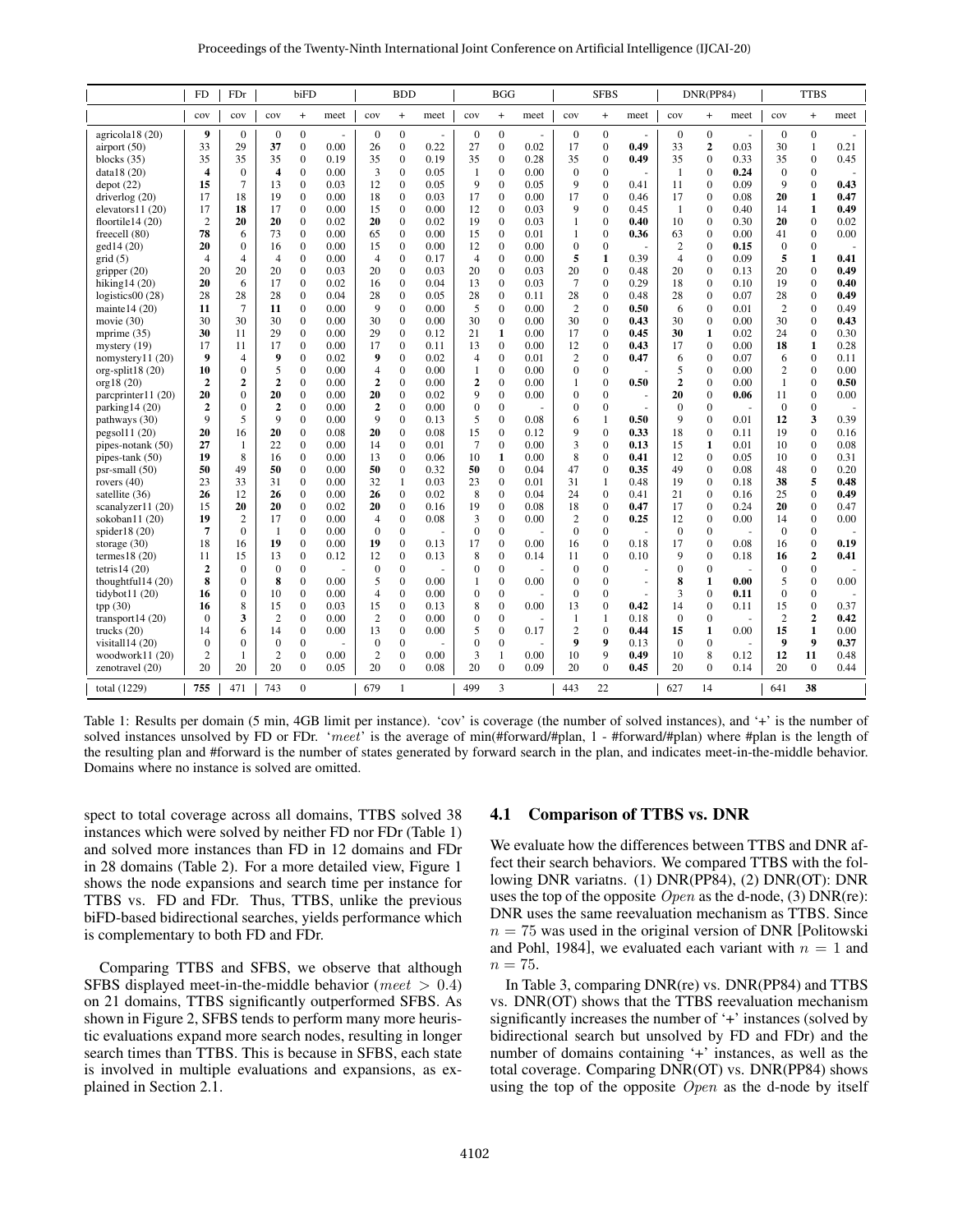<span id="page-5-0"></span>

|             | 旵  | 启  | <b>GHIQ</b> | BDD            | BGG | <b>SFBS</b> | DNR(PP84) | TTBS           |
|-------------|----|----|-------------|----------------|-----|-------------|-----------|----------------|
| FD          |    | 29 | 14          | 20             | 29  | 31          | 24        | 27             |
| FDr         |    |    | 4           | 5              | 12  | 15          | 8         | 5              |
| biFD        | 8  | 28 |             | 18             | 32  | 33          | 25        | 23             |
| <b>BDD</b>  | 7  | 25 |             |                | 30  | 33          | 21        | 19             |
| <b>BGG</b>  | 3  | 16 |             | $\overline{c}$ |     | 23          | 6         | 6              |
| <b>SFBS</b> | 6  | 11 | 3           | 3              | 9   |             | 8         | $\overline{0}$ |
| DNR(PP84)   | 4  | 23 | 4           | 9              | 22  | 25          |           | 16             |
| <b>TTBS</b> | 12 | 24 | 10          | 12             | 26  | 26          | 17        |                |

Table 2: Summary: the number of domains where a method in a row solved more instances than a method in a column.

<span id="page-5-1"></span>

Figure 1: The number of expansions and search time, TTBS vs. FD and FDr. In search time plots, instances solved within 0.1 seconds are shown at  $10^{-1}$ .

<span id="page-5-3"></span>

|             |     | $n=1$ |     |     | $n=75$ |     |
|-------------|-----|-------|-----|-----|--------|-----|
|             | cov | $+$   | dom | cov | $+$    | dom |
| DNR(PP84)   | 538 | 12    |     | 627 | 14     | n   |
| DNR(OT)     | 516 | 12    | 6.  | 581 | 18     | 6   |
| DNR(re)     | 630 | 27    | 12  | 673 | 28     | 11  |
| <b>TTBS</b> |     | 38    | 12  | 655 | 34     |     |

Table 3: Comparison of TTBS and DNR variants. 'cov' is the number of solved instances, '+' is the number of solved instances unsolved by FD and FDr, and 'dom' is the number of domains where '+' is more than 0.

does not appear to be beneficial to performance. However, comparing TTBS vs. the DNR variants shows that combined with the reevaluation mechanism, using the top of the opposite *Open* as the d-node increases '+' instances.

We also compare the number of expansions, evaluations, and the meet metric for TTBS and the DNR variants with

<span id="page-5-2"></span>

Figure 2: TTBS vs. SFBS: number of expansions, search time, and the *meet* metric. In the search time plot, instances solved within 0.1 seconds are shown at  $10^{-1}$ .

<span id="page-5-4"></span>

Figure 3: The number of expansions, evaluations and the meet metric in TTBS and DNR variants. We use  $n = 1$  here.

 $n = 1$  in Figure [3.](#page-5-4) The TTBS reevaluation mechanism reduces the number of evaluations. In addition, both the use of the top of the opposite  $Open$  as the d-node and the TTBS reevaluation mechanism promote meet-in-the-middle behavior in many instances.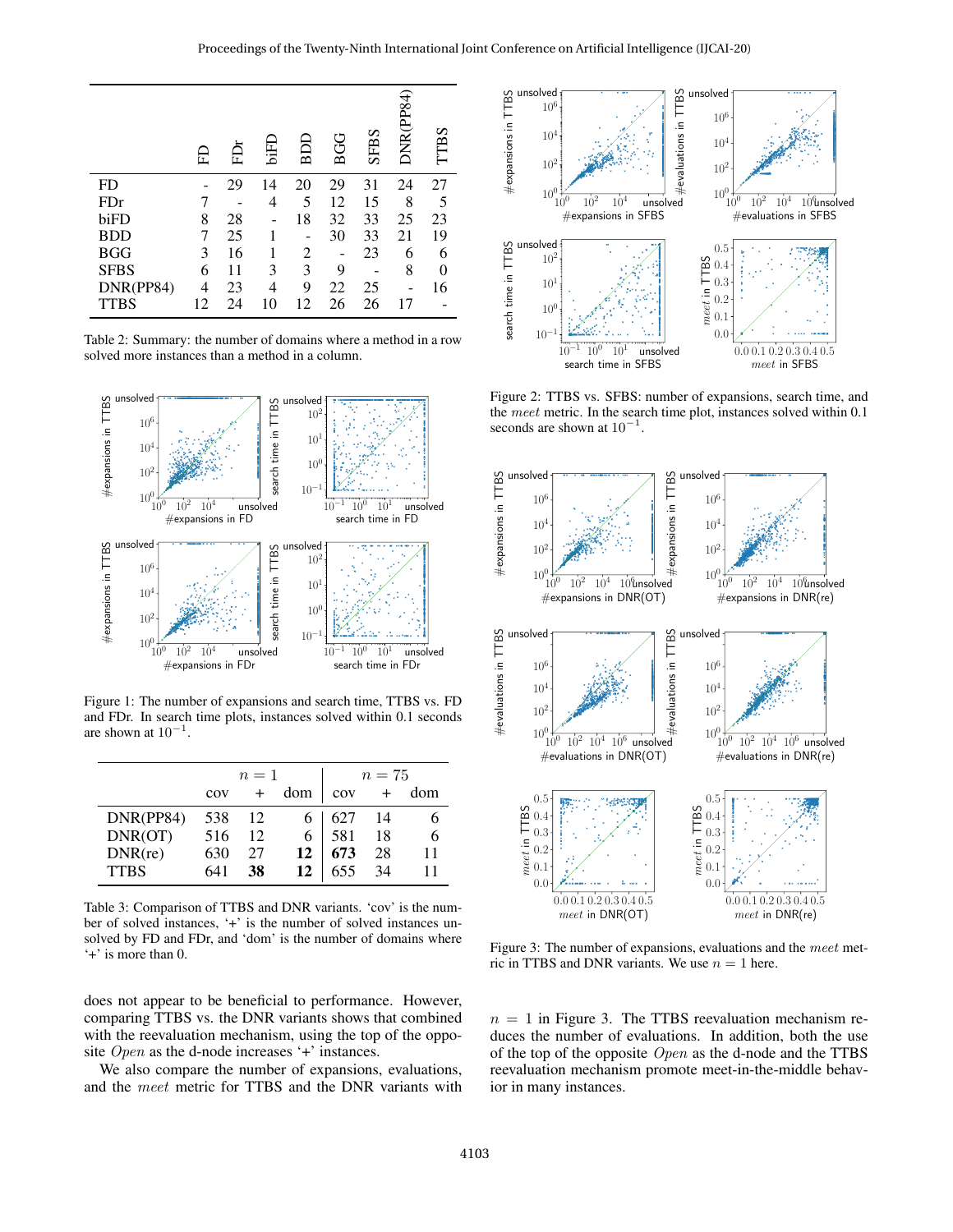<span id="page-6-0"></span>

|  |  | $meet = 0.0 \quad (0.0, 0.1] \quad (0.1, 0.2] \quad (0.2, 0.3] \quad (0.3, 0.4] \quad (0.4, 0.5]$ |  |
|--|--|---------------------------------------------------------------------------------------------------|--|
|  |  | $+$ 2 0 0 1 9 26                                                                                  |  |

Table 4: The number of '+' instances, which is solved by TTBS but unsolved by FD and FDr along with ranges of the meet metric.

<span id="page-6-1"></span>

Figure 4: Relation of the meet metric and the number of expansions. Each plot compares TTBS and another method A, and x-axis is the meet metric and y-axis is expansions( $A$ ) / expansions( $TTBS$ ) where expansions(A) is the number of expansions by A. Instances solved by TTBS but not solved by A are shown at '+'.

<span id="page-6-2"></span>

|                          |     | expansions |      |      |  |  |  |  |
|--------------------------|-----|------------|------|------|--|--|--|--|
|                          |     | fewer      | same | more |  |  |  |  |
| $meet > 0.4$ vs. FD      | 45  | 222        | 39   | 56   |  |  |  |  |
| $meet \leq 0.4$ vs. FD   | 31  | 42         | 11   | 195  |  |  |  |  |
| $meet > 0.4$ vs. FDr     | 69  | 193        | 52.  | 48   |  |  |  |  |
| $meet \leq 0.4$ vs. FDr  | 132 | 84         | 10   | 53   |  |  |  |  |
| $meet > 0.4$ vs. biFD    | 33  | 308        |      | 20   |  |  |  |  |
| $meet \leq 0.4$ vs. biFD | 13  | 83         | 12   | 71   |  |  |  |  |

Table 5: Comparison of TTBS vs. other methods, for  $meet > 0.4$ and  $meet \leq 0.4$ . '+' is the number of instances which is solved by TTBS but unsolved by the other method. 'fewer', 'same', and 'more' is the number of instances where TTBS expands fewer, the same number of, and more states than the other method.

#### 4.2 Meet-in-the-Middle Behavior

Next, we consider the relationship between the degree of "meet-in-the-middle" behavior (as measured by the *meet* metric) and search performance. Of the 38 instances solved by TTBS but unsolved by both FD and FDr, TTBS has meet > 0.4 in 26 instances and  $0.3 <$  meet  $\leq 0.4$  in 9 instances, as shown in Table [4.](#page-6-0) We also compared the number of expansions by TTBS vs. FD, FDr, and biFD, (which does not show meet-in-the-middle behavior) in Figure [4](#page-6-1) and Table [5.](#page-6-2) When  $meet > 0.4$ , TTBS tends to expand fewer states than other methods, while TTBS tends to expand more states than FD and FDr when meet  $\leq$  0.4. Thus, the meet metric is highly correlated to the performance of TTBS.

### 4.3 Portfolios That Include Bidirectional Search: Exploiting the Complementary Behavior of Bidirectional Search

The preceding experiment showed that unlike previous bidirectional approaches, TTBS exhibited much stronger complementary search behavior relative to both forward (FD) and backward (FDr) search. To show how this complementary behavior can be exploited, we evaluate portfolios composed of unidirectional and bidirectional searches.

<span id="page-6-3"></span>

| $FD+FDr$ | +biFD | +BDD |     |     | $+BGG$ $+SFBS$ $+DNR(PP84)$ $+TTBS$ |     |
|----------|-------|------|-----|-----|-------------------------------------|-----|
| 786      | 771   | 771  | 773 | 788 | 781                                 | 801 |

Table 6: Coverage of portfolios.

We evaluated the following portfolios. (1)  $FD + FDr$ , (2)  $+biFD$ , (3)  $+BGG$ , (4)  $+BGG$ , (5)  $+SFBS$ , (6)  $+DNR(PP84)$ , (7) +TTBS. All portfolios use FD and FDr as components, and the  $+X$  indicates the third planner, e.g., "+TTBS" = FD+FDr+TTBS. A total 5 min. time limit per portfolio is distributed evenly among the components. Coverage results are shown in Table [6.](#page-6-3) Since BGG and BDD exhibited weak complementarity relative to FD and FDr, portfolios that include BGG and BDD do not improve coverage vs. FD+FDr. In contrast, the portfolio combining forward, backward, and front-to-front bidirectional search (FD+FDr+TTBS) outperforms all other configurations, including a portfolio consisting of forward and backward search, as well as portfolios using previous bidirectional searches.

### 5 Conclusions

We proposed and evaluated TTBS, a new front-to-front bidirectional search strategy for satisficing heuristic search where states are prioritized according to their distance to the top state in the opposite frontier at the time of their evaluation. This new prioritization scheme can be considered as a variant of D-node retargeting [\[Politowski and Pohl, 1984\]](#page-7-14). TTBS assumes that if the bidirectional search is successfully moving the frontiers toward each other, the current top of the opposite  $Open$  is a good approximation for the opposite frontier state closest to s.

Our experimental evaluation showed that unlike biFD, a front-to-end approach which does not exhibit meet-in-themiddle behavior, TTBS exhibits meet-in-the-middle behavior in a majority of the tested IPC domains, and strong meet-inthe-middle behavior in some domains.

While TTBS *by itself* is not competitive with forward search, or a portfolio consisting of forward and backward search, we showed that unlike previous bidirectional searches, TTBS can solve many instances which neither forward nor backward search could solve, and a portfolio combining forward search, backward search, and TTBS outperformed all other configurations. Thus, we have shown that front-to-front bidirectional search can be successfully used as a complementary approach to forward search, backward search, and forward/backward portfolios.

Although TTBS performs better overall than SFBS because SFBS incurs very large overhead due to the need to evaluate heuristics for pairs of states, SFBS demonstrates stronger meet-in-the-middle behavior than TTBS on many domains. This is to be expected, as TTBS in some sense tries to approximate the stricter front-to-front behavior of SFBS without incurring as much overhead. Improved reevaluation strategies to more closely approximate the front-to-front behavior of SFBS is a direction for future work.